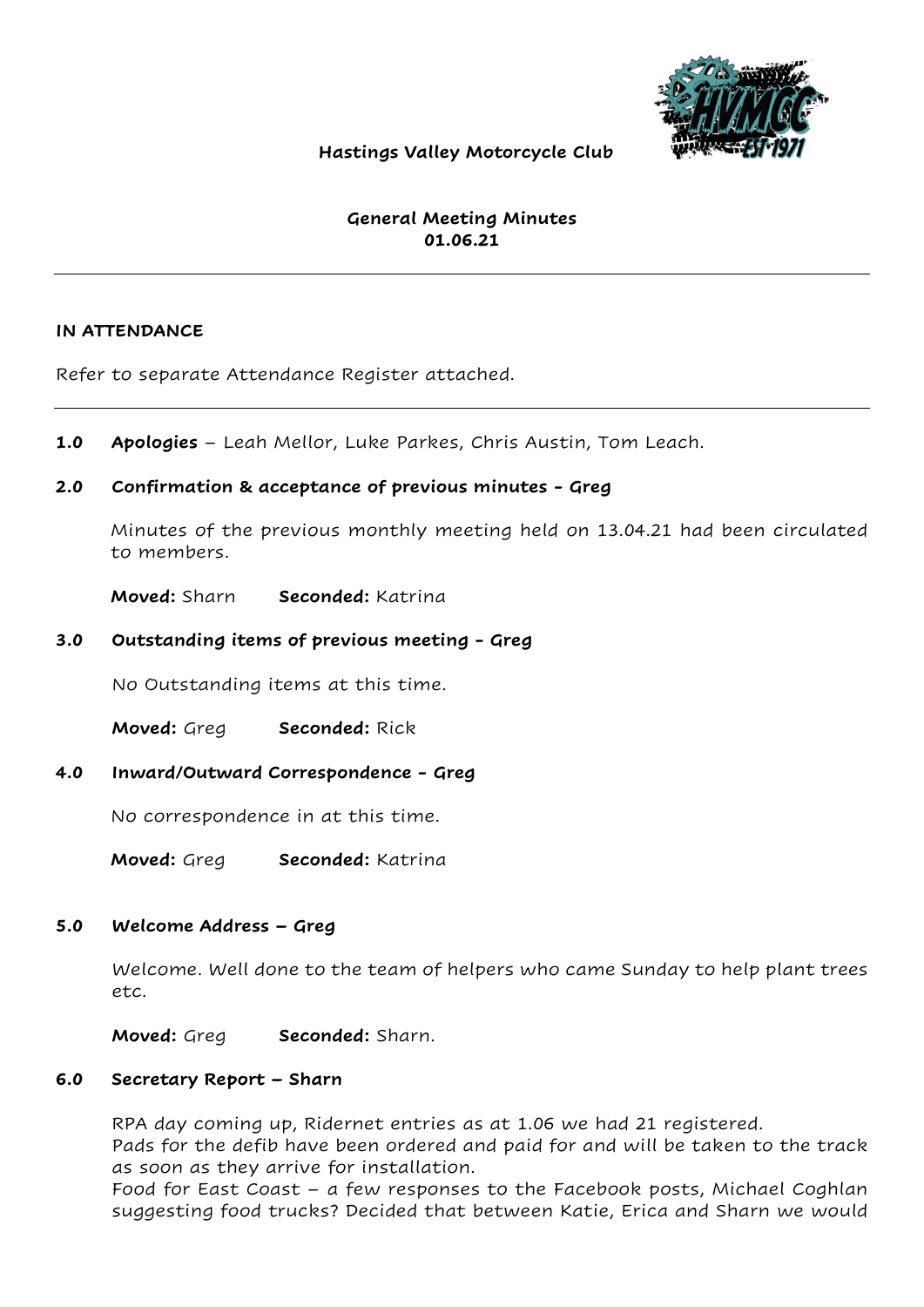be in there cleaning up anyway so if anyone wanted food, we would cook it for them.

The club currently has 264 members.

New Covid Safe Plan is now in place as per the Office of Sport. It is a new, simpler version. We need to ensure we are getting everyone other than riders to sign in via the QR code. New plan sent to all committee on email.

Need updated committee list for Katrina for manual committee entries.

# Moved: Sharn Seconded: Katie

#### 7.0 Treasurer/Sponsor Report – Erica

\$12,211 in the main account and \$1000 in the canteen account.

\$5000 for round three entries.

Insurance was paid annually impacting on the bank balances. Greg advised if we paid annually, we would save approx. \$1000 in premiums.

Canteen funds yet to be banked from double header so unsure of profit from that weekend.

Suggestion for takings to be counted by two people at the end of each day – and that the treasurer is responsible for taking the money home after each event and banking.

All officials will be paid via DD Monday or Tuesday after each event.

Westrac service agreement has us paying \$40. Greg to call about our CSA and find out what this is and if it is for servicing.

Moved: Erica Seconded: Rick

# 8.0 Canteen Report – Sharn in Leah's absence

Leah wanting to ask about new benchtop for the coffee machine, possibly stainless steel. The existing bench is an old desk that is water damaged. Pushed back to next meeting as we will ask Leah to get some pricing info.

Moved: Sharn Seconded: Katrina

# 9.0 Race Day Report – Katrina

Double header - approximately 120 riders each day including committee riders.

Moved: Katrina Seconded: Sharn

#### 10.0 Track Report – Luke

The track is still very wet. The track team have ben working on the track everyday if anyone can spare some time to go out and help. We need new track markers for the entire track as per our licence agreement. MNSW have them for \$4.40 each marker and they are in stock. Katie will get them ordered as track is being inspected Thursday for our licence renewal, so we need them done.

Moved: Luke Seconded: Greg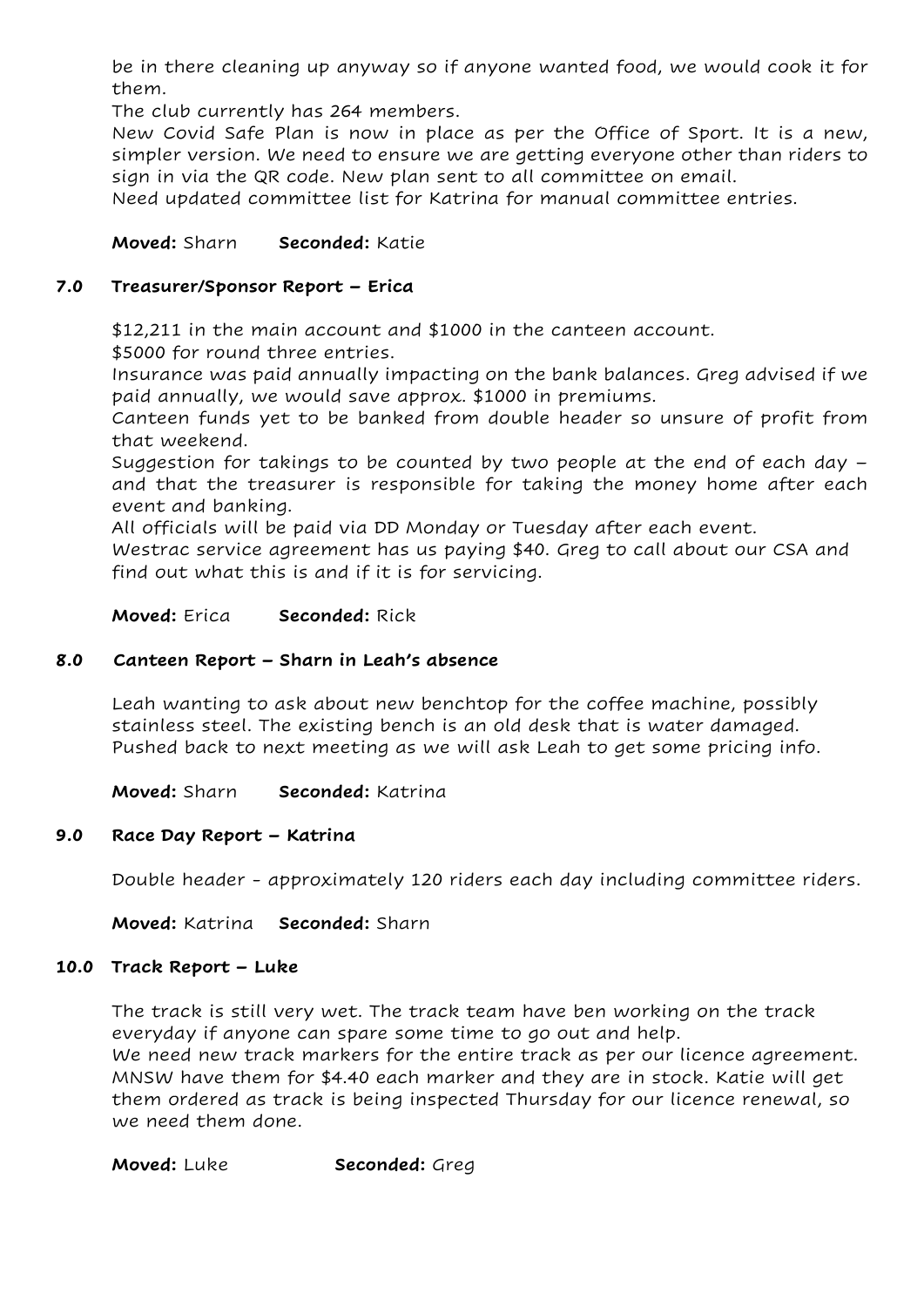# 11.0 Coaching Report – Sharn in Tom's absence

Ben Schodel school is booked in for June 26<sup>th</sup>. Tom has done some endorsements however cannot get on the track to do kick starts as it is just too wet.

#### Moved: Sharn Seconded: Rick

### 12.0 East Coast Planning – Katie/All

Sharn to do a roster for the canteen for East Coast in 2 hours stints with extra help required over lunch periods.

Michel asked for a coaching session however he cannot find a date that suits. It is in our agreement for this to be done.

Permits are all sorted for the event.

We will need to order more food. Katie, Erica and Sharn will run the canteen for Saturday night if anyone wants dinner.

Moved: Katie Seconded: Greg

#### 13.0 Marshalling – Katie

Raised the idea for paid marshalling. We would need 12 marshalls per day – 120 riders at \$100 each is \$1200 for marshalls per event. Charge each rider to cover. It was decided that the pre-allocation of marshalls is already working better than in past years. Jason is happy to keep allocating marshalls. Given we are a volunteer-based club we agreed to maintain volunteer marshalls.

Moved: Katie Seconded: Sharn

#### 14.0 50 Yr Planning Update - Sharn

We held a meeting on 15<sup>th</sup> June. M&S Printing are doing the tickets for our event. They will be numbered so we can track how many have been sold. Tickets will be available from RSM Motorcycles.

\$20 per ticket all in attendance approved pricing. A booklet is being produced and will be for sale on the night. Not included in the ticket price. Greg mentioned a 'Community Event Grant' of \$5000 that we can apply for to help with the event – to cater for jumping castles etc.

Katrina going to email VMX and get them involved. From the club perspective no need to allocate funding as the event should cover itself.

Moved: Sharn Seconded: James

#### 15.0 Canteen Upgrades – Leah absent – was discussed in canteen report.

Moved to next meeting.